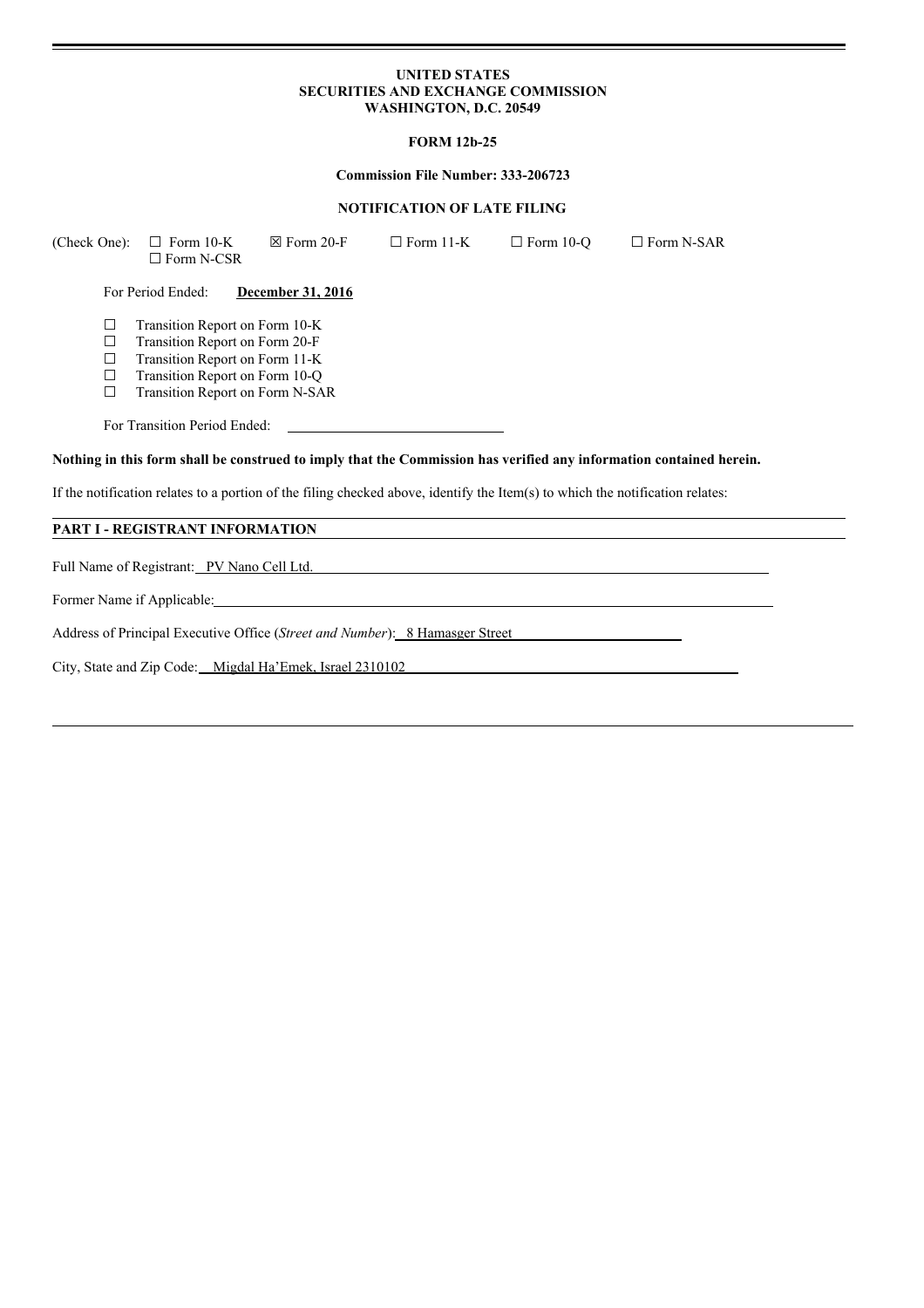#### **PART II - RULE 12B-25(B) AND (C)**

If the subject report could not be filed without unreasonable effort or expense and the registrant seeks relief pursuant to Rule 12b-25(b), the following should be completed. (Check box if appropriate.)

- $\boxtimes$  (a) The reasons described in reasonable detail in Part III of this form could not be eliminated without unreasonable effort or expense;
- ☒ (b) The subject annual report, semi-annual report, transition report on Form 10-K, Form 20-F, Form 11-K, Form N-SAR or Form N-CSR, or portion thereof, will be filed on or before the fifteenth calendar day following the prescribed due date; or the subject quarterly report or transition report on Form 10-Q or subject distribution report on Form 10-D, or portion thereof, will be filed on or before the fifth calendar day following the prescribed due date; and
	- (c) The accountant's statement or other exhibit required by Rule 12b-25(c) has been attached if applicable.

#### **PART III - NARRATIVE**

State below in reasonable detail why Forms 10-K, 20-F, 11-K, 10-Q, 10-D, N-SAR, N-CSR, or the transition report or portion thereof, could not be filed within the prescribed time period.

The compilation, dissemination and review of the information required to be presented in the Form 20-F for the period ending December 31, 2016 could not be completed and filed by the Registrant without undue hardship and expense to the Registrant. The Registrant is in the process of adding material information to the Form 20-F from its fiscal 2016 annual financial statements and management's discussion and analysis.

# **PART IV - OTHER INFORMATION**

(1) Name and telephone number of person to contact in regard to this notification:

| Fernando de la Vega | $+972)$ (4) | 654-6881           |
|---------------------|-------------|--------------------|
| Name)               | Area Code)  | 'Telephone Number) |

(2) Have all other periodic reports required under Section 13 or 15(d) of the Securities Exchange Act of 1934 or Section 30 of the Investment Company Act of 1940 during the preceding 12 months or for such shorter period that the registrant was required to file such report(s) been filed ? If answer is no, identify report(s).

 $\boxtimes$  Yes  $\Box$  No

(3) Is it anticipated that any significant change in results of operations from the corresponding period for the last fiscal year will be reflected by the earnings statements to be included in the subject report or portion thereof?

 $\square$  Yes  $\square$  No

If so, attach an explanation of the anticipated change, both narratively and quantitatively, and, if appropriate, state the reasons why a reasonable estimate of the results cannot be made.